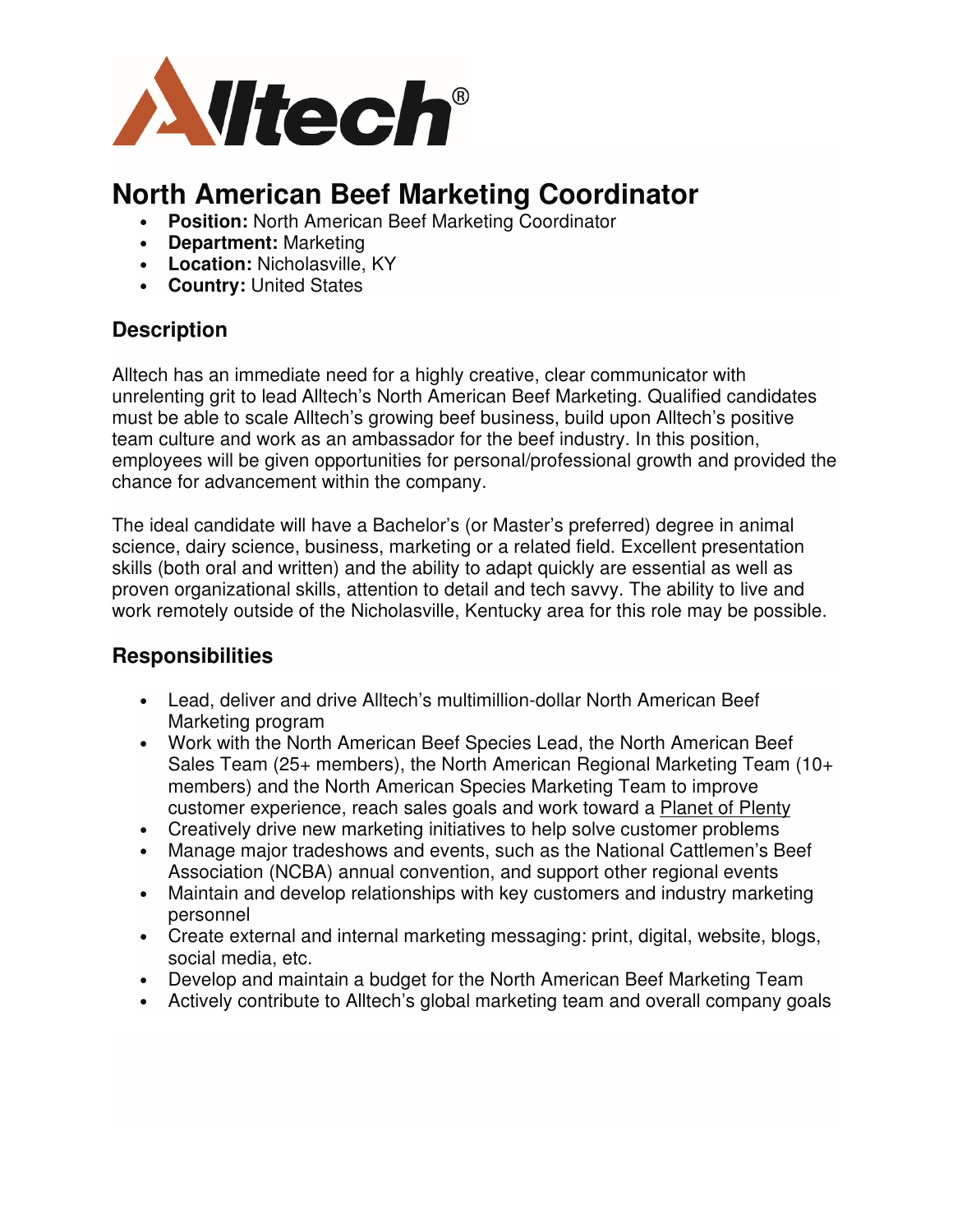

#### **Requirements**

- Bachelor's (or master's preferred) degree in animal science, dairy science, business, marketing and/or a related field
- 2-4 years of experience in animal agriculture, nutrition and/or a related field
- Highly creative, clear communicator (both written and oral) and profit minded
- Positive, team-oriented nature with a growth mindset and passion for animal agriculture
- Excellent project management skills, interpersonal skills, multitasking ability and attention to detail
- Previous experience in preparing, monitoring and managing budgets and event marketing
- Tech-savvy skills including Microsoft Office: Excel, Word and PowerPoint at a minimum
- Ability to travel domestically and internationally
	- Approximate travel: 75% office, 15% travel to events/trade shows, 10% travel to customer visits/sales support

# **More Info**

Founded in 1980 by Irish entrepreneur and scientist Dr. Pearse Lyons, Alltech delivers smarter, more sustainable solutions for agriculture. Our products improve the health and performance of plants and animals, resulting in better nutrition for consumers and a decreased environmental impact.

We are a global leader in the animal health industry, producing additives, premix, selffed supplements and feed. Celebrating 40 years in 2020, we carry forward a legacy of innovation and a unique culture that views challenges through an entrepreneurial lens.

Our more than 5,000 talented team members worldwide share our vision for a Planet of Plenty™. We believe agriculture has the greatest potential to shape the future of our planet, but it will take all of us working together, led by science, technology and a shared will to make a difference. Alltech is a private, family-owned company, which allows us to adapt quickly to our customers' needs and maintain focus on advanced innovation. Headquartered just outside of Lexington, Kentucky, USA, Alltech has a strong presence in all regions of the world. For more information, visit Alltech.com, or join the conversation on Facebook, Twitter and LinkedIn.

#### **Alltech offers a comprehensive benefits package and an atmosphere for professional and personal development. We are an equal opportunity employer**